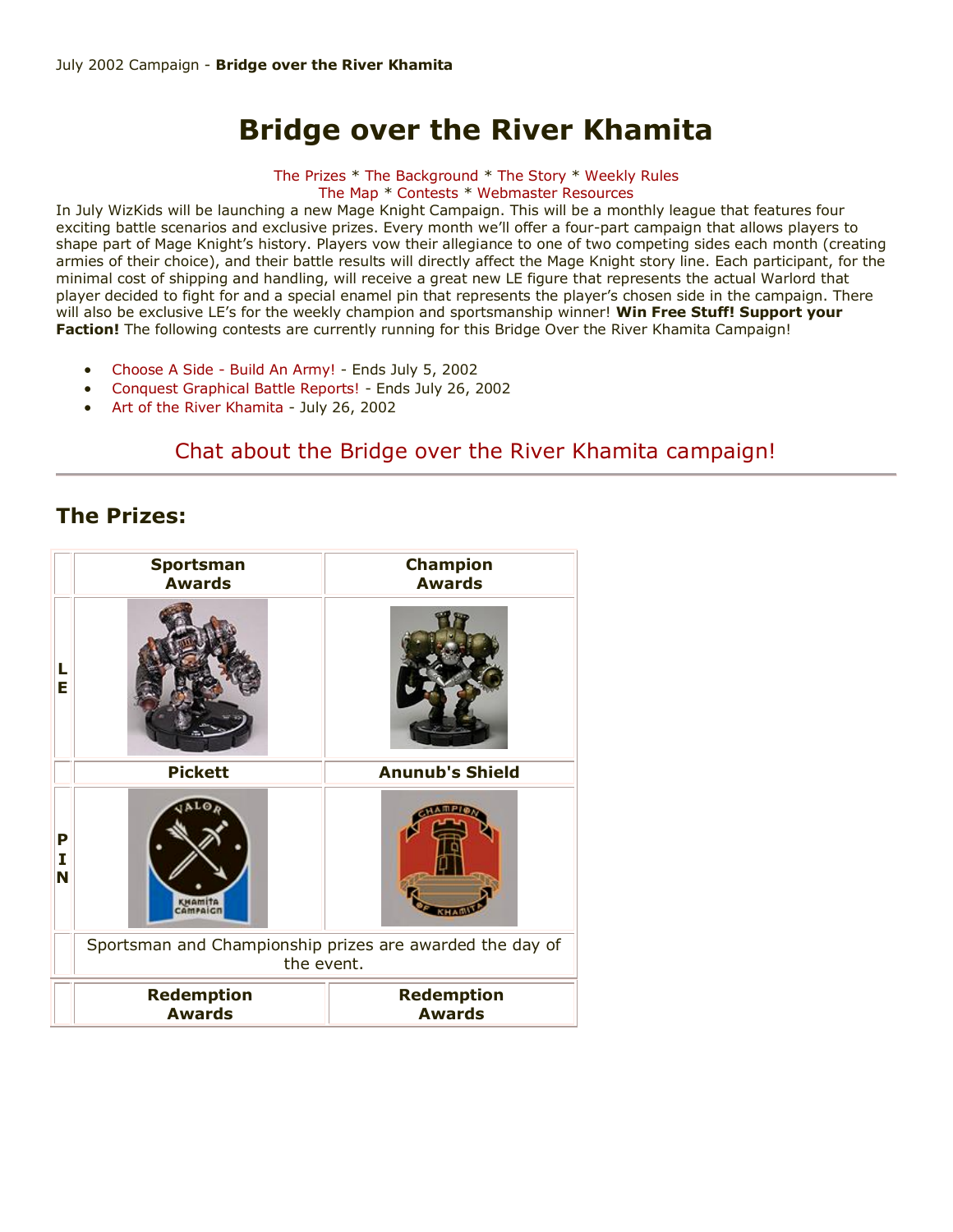

# **The Background :**

Jeet Nujarek, Lord Protector of the Atlantean Empire, sends his personal army to crush the Rebel-controlled province of Khamsin. With Khamsin's new ruling body, the Council of Merchants, finally establishing order in the fractious region, the Rebels must be destroyed now before they grow strong enough to confront the Empire! The Rebels, faced with the threat of invasion, must stop the Atlanteans at all costs if they are to remain free from the tyranny of the Empire! Serve the rightful destiny of the Empire, or fight for the Black Powder Rebellion! Battle or back the valiant heroes of Khamsin! Choose a side, change history, and shape the Mage Knight story line with every victory!



## **Jeet Nujarek, Lord Protector the Empire**

After the assassination of Emperor Tahmaset in 432 Tz by Rebel forces, Jeet Nujarek was appointed as the Lord Protector of the Empire by Prophet-Magus Osiras. Jeet is a ruthless, cold ruler who lives only to gain personal power. After years of Rebel attacks coming from across the River Khamita, Jeet has ordered his personal army to push across the river and claim the ancient towers and forts on the far side. The general placed in charge of the attack is Lord Andreus, a Magestone Lord recently assigned to conquer Rebel territories and stripmine as much Magestone from them as possible.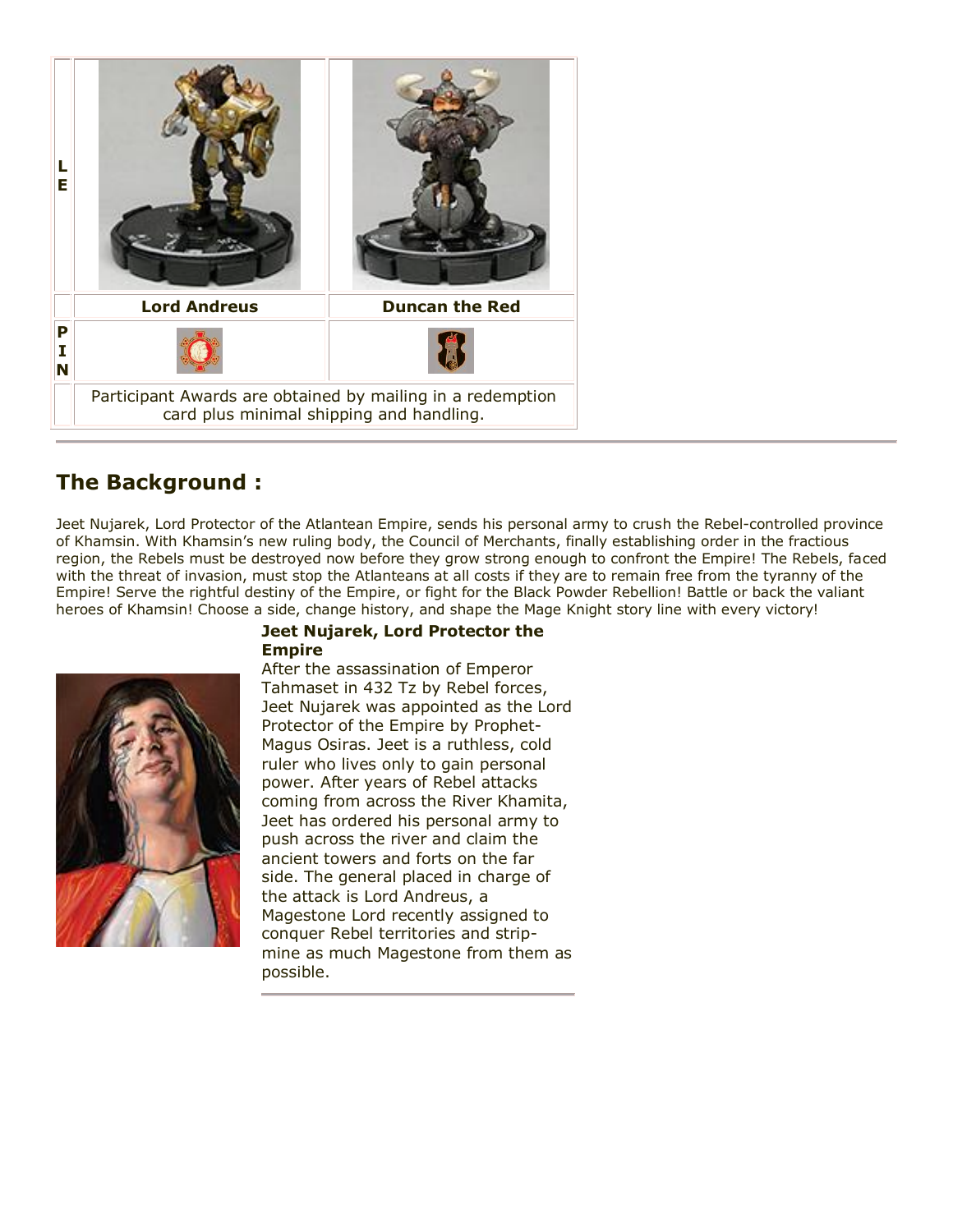

## **Lord Andreus, Warlord of the Atlantean Empire**

Lord Andreus is one of Jeet Nujarek's most loyal generals, and he has never doubted that the Empire should rule over the entire Land. After spending the majority of his military career overseeing the Magestone strip-mines in Scythria, Andreus has now been handed a new task by the Lord Protector: to oversee the siege of Khamsin, and to crush the Rebels within!

# **VS**

## **The Red Duchess, General of Khamsin**

While the nobles of Khamsin have disagreed on almost every law, policy, and bureaucratic decision proposed over the last ten years, one thing they all agree to is that the "Red Duchess" is the sanctioned defender of the Khamsin homeland. The Red Duchess is a tall human warrior-woman dressed in blood-red armor, who leads Rebel warriors in the defense of her beloved Khamsin. When the Atlanteans make their push across the River Khamita, The Red Duchess will be there to meet them, stop them, and drive them back across the water.



## **Duncan the Red, Rebel Champion**

Duncan the Red is a gruff, respected Rebel warrior. He spent the first half of his life enslaved by the Atlanteans, digging Magestone out of strip-mines for his captors. As a result, he hates the Atlanteans more than any other Dwarf alive. Duncan plans to spend the remainder of his life fighting for the Rebellion, to avenge the thousands of Dwarves who died in the Scythrian mines!

# **The Story:**

**Scenario #1: Netting the Pigeon** Jeet Nujarek, Lord Protector of the Atlantean Empire, makes plans for war against the Rebel capital of Khamsin. If Khamsin is overwhelmed by the Empire's attack, the Black Powder Rebellion faces extermination at the hand of the Atlantean military.

**Lord Andreus** The Imperial gardens of Atlantis, filled with blossoming cherry trees and thousands of white and red roses, dazzled in the morning sunlight. The Lord Protector of the Atlantean Empire, Jeet Nujarek, stood with one of his generals, Lord Andreus, both of them gazing at the beautiful spectacle. "Andreus, I have an important task for you,"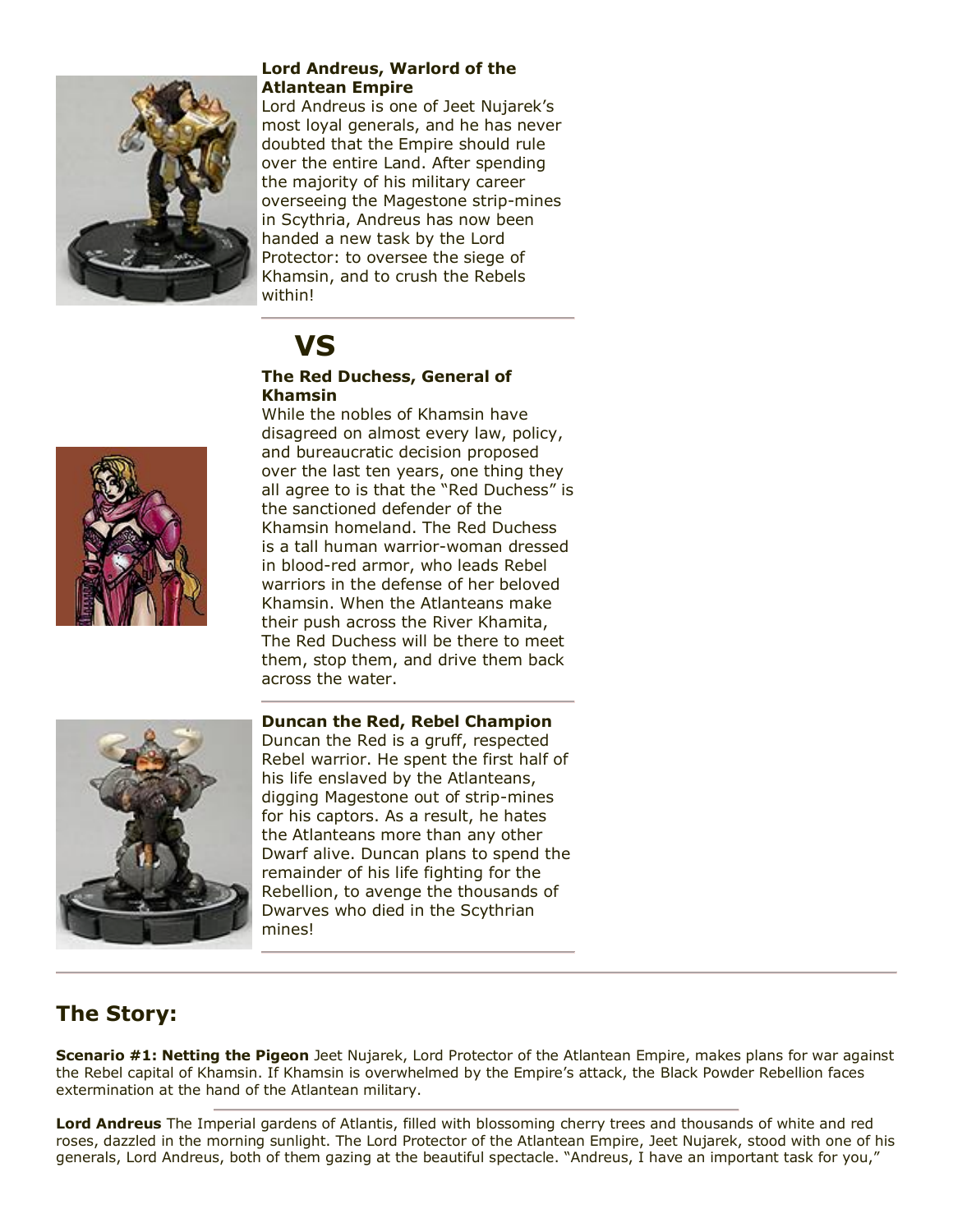said Nujarek, his hands clasped behind his back, his ceremonial armor glittering in the sun. "Yes, Lord Protector," Lord Andreus said crisply. Like Nujarek, Andreus was in the prime of his life, and he spoke with practiced obedience, as befitted one of the Empire's best generals. "I want every Rebel in Khamsin wiped out." Andreus blinked once. "That is a sizable request, Lord Protector," he said cautiously. "Khamsin is the greatest Rebel stronghold in the Land." Jeet Nujarek shrugged his shoulders, heavy muscles moving with ease under the weight of his armor. "Khamsin has been a thorn in the Empire's side for too long, Andreus," he said flatly. "And the recent formation of the Council of Merchants has made it a deadly threat. I want you to sack Khamsin, burn the Council's senatorial hall to the ground, and have the leaders of the conspiracy publicly executed as traitors to the Empire." "As you wish, Lord Protector," Andreus said. "But before we can attack Khamsin, we will need to destroy their early warning network. I would advise that we camp near the southern bank of the river Khamita, capture the Tower of the Flame, and then wrest control of the river bridge at Wolfsgate from the Rebels. Then the interior of Khamsin and the capital will be at our mercy." "Do whatever you must to get it done," Nujarek said. "The Rebels have killed thousands of Atlantean citizens during my reign with their black powder and their treachery. To ensure your success, I am putting you in charge of my personal army. Ten thousand trained Atlantean soldiers will live or die at your command." Andreus bowed deeply. "I am grateful for the opportunity to serve the Empire, Lord Protector," he said. "I am especially grateful to have the chance to face one of the most prominent Rebel leaders, the Red Duchess of Khamsin. But I have to admit I am skeptical that ten thousand troops will be enough to defeat the Rebels." "I value your honesty," Nujarek said with patent insincerity, "and I suspected you might need some additional incentive. To properly motivate you, therefore, I am making your oldest son, Byran, my personal guest here in Atlantis. If you succeed in your mission, Byran will be among the first to celebrate your victory." "And if I fail?" Andreus asked, his eyes narrowing. "Then Byran will be executed for treason. Do I make myself clear?" "Yes, Lord Protector," Andreus said grimly. "Quite clear."

**Duncan the Red** "Get the hell down here, boy!" Duncan grabbed the other Dwarf's collar and yanked him down roughly. "What do you think you're doing?" he hissed. "The Atlantean army is still a quarter-mile off," the young soldier protested. "They're not going to see us all the way up here." "One glint of sunlight off your armor, and they'll be on us before you can blink twice," Duncan pointed out acidly. "Now stay down and keep quiet while I see what's going on." Duncan took off his horned helm and carefully peered over the mass of blackberry vines. In the valley below, he could see the Atlantean troops setting up camp, staking out orderly rows of tents. At the heart of the busy campground, a massive command tent had just gone up, and he could finally see the personal banner of its commander. Duncan rocked back on his heels, thunderstruck. Lord Andreus. The butcher of Scythria. The overseer of the Magestone slave mines, where Duncan had spent the first half of his life digging crystal. When the Rebels had freed him, he'd sworn revenge on Andreus and the rest of the Atlanteans. Now it looked like Duncan was finally going to get a chance to gut the bastard who had buried a thousand of his Dwarven brothers and sisters in Scythria. "What's going on?" the young Dwarf whispered, seeing Duncan's expression. "The Atlanteans are setting up camp," Duncan replied, striving to keep his voice calm. "We'll find out what they're up to and then send word to the Red Duchess. I know their commander uses runners to transmit his orders. If we can catch one of them, they should tell us what they're up to—if we're sufficiently persuasive." Then Duncan caught a movement out of the corner of his eye, and his blood turned to ice in his veins. No more than a few hundred feet down the forest path from where the two Rebels lay concealed, a party of well-armed Atlantean soldiers was marching toward them. At the center of the warband was an Atlantean messenger, his message scroll clamped firmly in his hand as he nervously eyed the unfamiliar woods. "Quick like a rabbit," Duncan whispered to his companion, "get back to camp and tell everyone to meet at the north end of the glade in five minutes." "Got it," said the young Dwarf. "What are you going to do?" "Play bait," Duncan said softly. "Or die trying."

#### **Scenario Week #1: Netting the Pigeon**

#### **Background**

The armies of the Atlantis Guild are preparing to cross the river Khamita into the Black Powder Rebel stronghold of Khamsin! The Black Powder Rebels, in hopes of learning what the Atlanteans are planning, must attempt to capture an Atlantean messenger carrying Lord Andreus' orders. If the Rebels can capture one of the general's messengers, they will learn the Atlanteans' plans. If they fail, they will be at a serious disadvantage in the coming campaign.

#### **Objective**

It is vital for the Atlanteans that their messenger evade capture. If the Rebels can take the messenger, they can interrogate their prisoner and learn vital information about the Guild's plans.

#### **Army Size**

300 points; 3 actions per turn

**Rules Set** Mage Knight Unlimited Rules